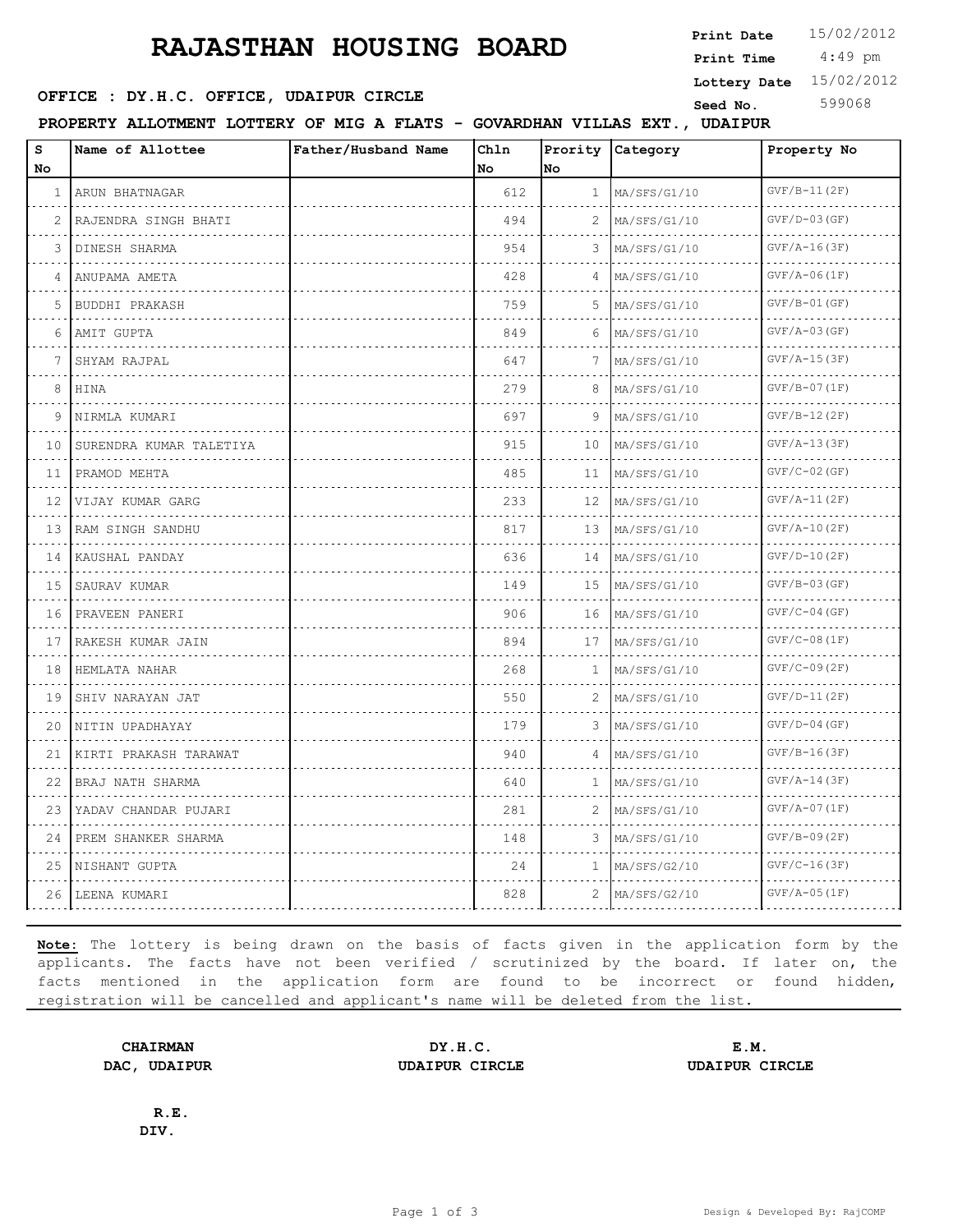## **RAJASTHAN HOUSING BOARD**

**SEED : DY.H.C. OFFICE, UDAIPUR CIRCLE CONSUMING Seed No.** 599068

 $\blacksquare$ 

**PROPERTY ALLOTMENT LOTTERY OF MIG A FLATS - GOVARDHAN VILLAS EXT., UDAIPUR**

| s<br>No             | Name of Allottee          | Father/Husband Name | Chln<br>No. | No | Prority Category  | Property No                |
|---------------------|---------------------------|---------------------|-------------|----|-------------------|----------------------------|
| 27                  | KANAK JAIN<br>.           |                     | 802         | 3  | MA/SFS/G2/10      | $GVF/D-16(3F)$             |
| 28                  | ANUP MITTAL               |                     | 638         | 4  | MA/SFS/G2/10      | $GVF/C-01(GF)$<br><u>.</u> |
| 29                  | MANISH KUMAR CHANDALIYA   |                     | 433         | 5  | MA/SFS/G2/10      | $GVF/B-04(GF)$             |
| 30                  | PRADEEP SINGH CHOUHAN     |                     | 694         | 6  | MA/SFS/G2/10<br>. | $GVF/B-05(IF)$             |
| 31                  | NEETA JAIN<br>.           |                     | 662         | 7  | MA/SFS/G2/10      | $GVF/B-10(2F)$             |
| 32                  | MUKESH KAWADIA            |                     | 224         | 8  | $M_A/SFS/G2/10$   | $GVF/B-08(1F)$             |
|                     | 33 PADAM KUMAR DHASHROT   |                     | 116         | 9  | MA/SFS/G2/10      | $GVF / C - 07 (1F)$        |
| 34                  | VIJAY SINGH CHUNDAWAT     |                     | 668         | 10 | MA/SFS/G2/10      | $GVF / C - 06 (1F)$        |
| 35                  | LALITA RATHORE<br>.       |                     | 466         | 11 | MA/SFS/G2/10      | $GVF/A-12(ZF)$             |
| 36                  | BHAGWAN LAL DANGI         |                     | 461         | 12 | MA/SFS/G2/10      | $GVF/A-02$ (GF)            |
| 37                  | ROSHAN LAL CHOUBISA       |                     | 290         | 13 | MA/SFS/G2/10      | $GVF/A-04(GF)$             |
| 38                  | NEETA JAIN<br>.           |                     | 952         | 14 | $M_A/SFS/G2/10$   | $GVF/D-01(GF)$             |
| 39                  | RACHNA VARDHANI<br>.      |                     | 45          | 15 | MA/SFS/G2/10      | $GVF/D-05(1F)$             |
| 40                  | JEETAL KUNWAR<br><u>.</u> |                     | 397         | 16 | MA/SFS/G2/10      | $GVF/D-14(3F)$             |
| 41                  | MUKESH ASWANI<br>.        |                     | 830         | 17 | MA/SFS/G2/10      | $GVF/C-11(2F)$             |
| 42                  | MONIKA JAIN               |                     | 886         | 18 | MA/SFS/G2/10      | $GVF / C - 14 (3F)$        |
| 43                  | VINOD KUMAR GAMOT         |                     | 715         | 19 | MA/SFS/G2/10<br>. | $GVF/D-08(1F)$<br>.        |
|                     | 44   PRAKSHAL JAIN        |                     | 630         | 20 | MA/SFS/G2/10      | $GVF / C - 05 (1F)$        |
| 45                  | MANNU DEVI JAIN           |                     | 956         | 21 | MA/SFS/G2/10      | $GVF/C-15(3F)$             |
| 46                  | KALPANA JAIN<br>.         |                     | 903         | 22 | MA/SFS/G2/10<br>. | $GVF/D-02$ (GF)<br>.       |
| 47                  | KAPIL SHRIVASTAVA         |                     | 946         | 23 | MA/SFS/G2/10      | $GVF/D-09(2F)$             |
| 48                  | LAXMI NARAYAN RATHORE     |                     | 144         | 24 | MA/SFS/G2/10      | $GVF / C - 10 (2F)$        |
| 49<br>$\sim$ $\sim$ | RAJESH RATHORE<br>.       |                     | 372         | 25 | MA/SFS/G2/10      | $GVF/B-13(3F)$             |
| 50                  | NARENDRA KUMAR RATHORE    |                     | 133         | 26 | MA/SFS/G2/10      | $GVF/C-03(GF)$             |
| 51                  | BHIMSINGH CHOUHAN         |                     | 130         | 27 | MA/SFS/G2/10      | $GVF/A-09(ZF)$             |
|                     | 52   JAI KUMAR PALIWAL    |                     | 787         | 2  | MA/SFS/G2/10      | $GVF/D-13(3F)$             |
|                     |                           |                     |             |    |                   |                            |

**Note:** The lottery is being drawn on the basis of facts given in the application form by the applicants. The facts have not been verified / scrutinized by the board. If later on, the facts mentioned in the application form are found to be incorrect or found hidden, registration will be cancelled and applicant's name will be deleted from the list.

**CHAIRMAN DY.H.C. E.M. DAC, UDAIPUR UDAIPUR CIRCLE UDAIPUR CIRCLE**

**R.E. DIV.**

 4:49 pm **Print Date**  $15/02/2012$ **Print Time Lottery Date** 15/02/2012